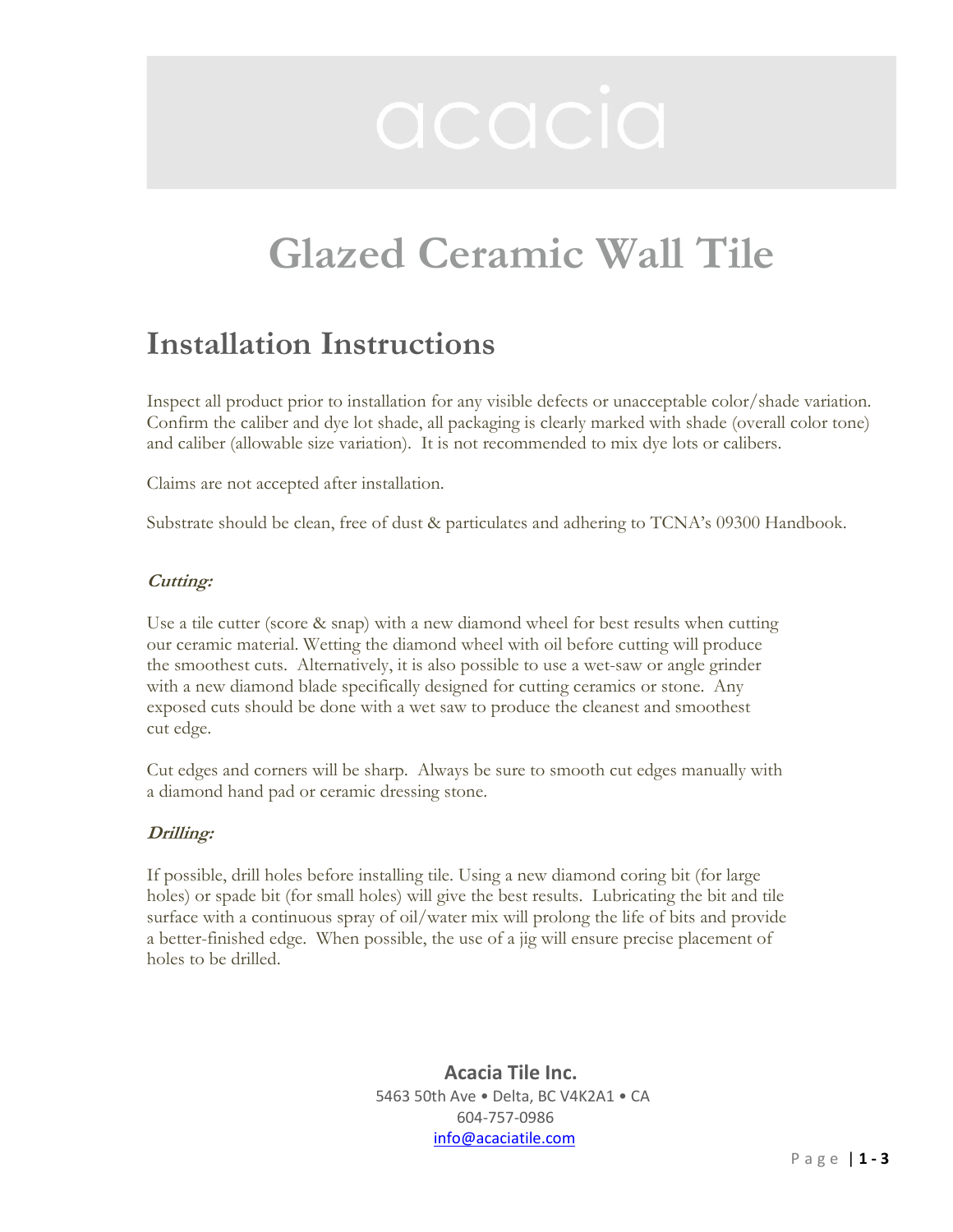# Glazed Ceramic Wall Tile

When drilling holes for anchoring bolts, plumbing or any other dissimilar material always ensure a minimum of 1/8" (3mm) clearance around the item is provided to avoid cracking due to disparate expansion & contraction rates or stress transfer.

### Installation:

When setting ceramic wall tiles & mosaics it is recommended to use polymer or latex modified thin set or medium bed mortar compliant with ANSI standard A118.4. In dry area installations mastics can also be used. Always follow setting material manufacturer's instructions and recommendations.

Suggested size of trowel to use for applying the thin-set:

| $3/16"$ to $1/4"$ V-notch           | Mosaics tiles up to $4-1/2$ " glazed wall tile |
|-------------------------------------|------------------------------------------------|
| $1/4$ " x $1/4$ " U or Square notch | $4"$ to $8"$ tile                              |
| $1/4$ " x 3/8" U or Square notch    | $8"$ to 16" tile                               |
| $1/2$ " x $1/2$ " U or Square notch | 16" and larger                                 |

For Focus series a 1/4 to 3/8" square-notched trowel is suggested for applying the thin-set. For formats with any dimension larger than 18" it is not recommended to offset tile more than 30%.

### Grouting:

Before grouting, allow the mortar base to dry for 24 to 48 hours.

Non-sanded grout compliant with A118.4 should be used for our wall tile material. If sanded grout must be used for technical or aesthetic reasons, gentle application of grout with a soft rubber float is recommended to minimize the possibility of surface scratching. A "mock-up" or testing installation should be executed to ensure results are acceptable. Epoxy grouts or adhesives can be used when stain resistant installations are required.

After grouting wipe of excess surface grout with a slightly damp sponge- do not over wash. After initial wash has been allowed to haze, wipe once with minimal pressure at a

> Acacia Tile Inc. 5463 50th Ave • Delta, BC V4K2A1 • CA 604-757-0986 info@acaciatile.com